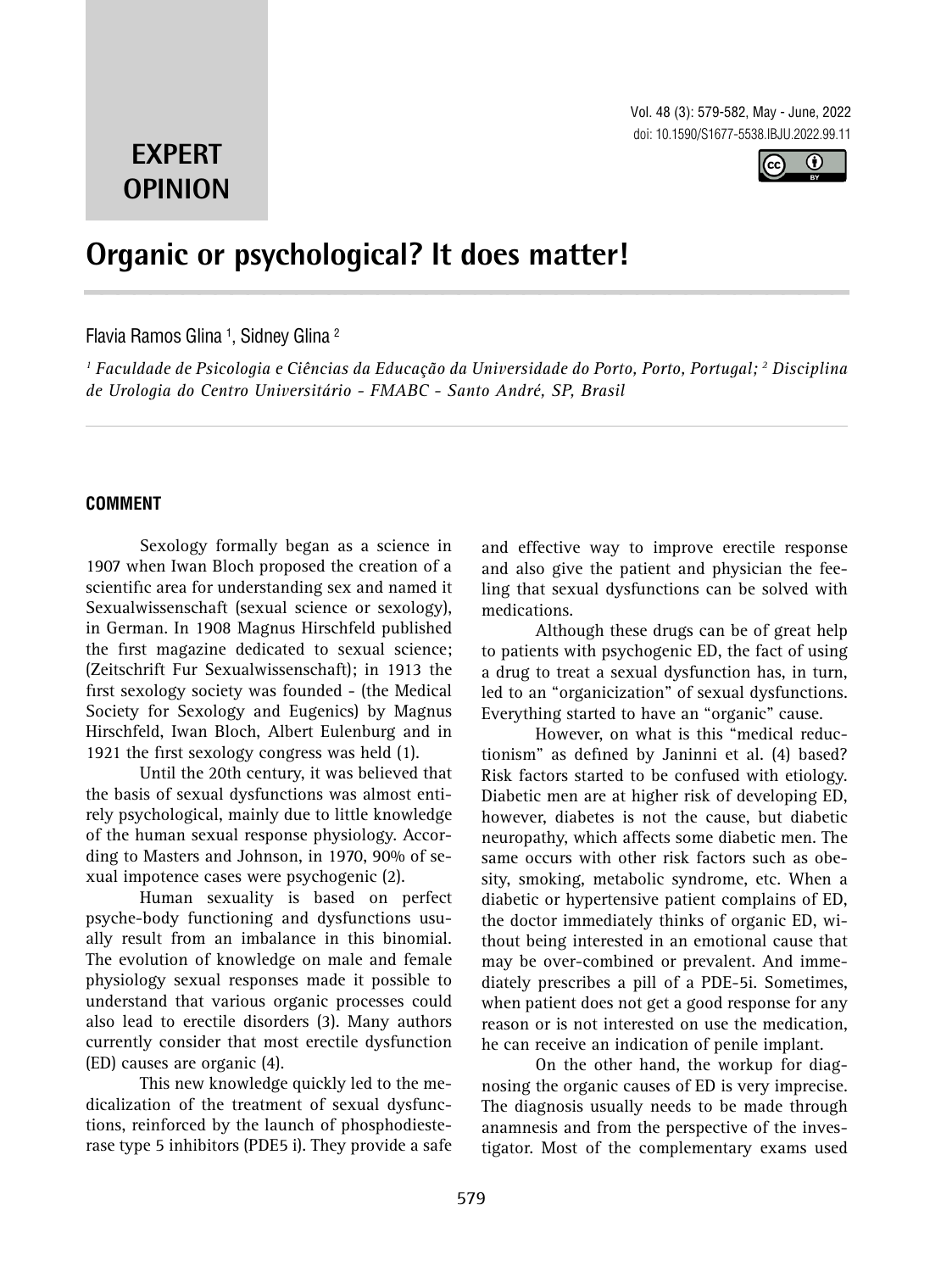are inaccurate and very prone to errors, which facilitates the lack of interest in the search for the etiology of ED.

The best propaedeutic tool to differentiate between psychogenic and organic ED is nocturnal penile tumescence tests. Although some question it (5), the presence of a rigid erection during sleep proves that the nerve pathways, penile arterial irrigation, and the veno-occlusive system function properly (6). However, tests in sleep laboratories are very expensive, inaccessible and many laboratories are not equipped to measure nocturnal penile tumescence. Devices that assess nocturnal tumescence at home (eg Rigiscan™) have practically disappeared from the market due to lack of demand.

Another widely used test is the penile artery Doppler ultrasound for diagnosing penile vascular dysfunctions. This test depends on the relaxation of cavernous sinusoidal smooth muscle by vasoactive drugs injected into the penis. However, this test is influenced by the patient's state of anxiety, which negatively impacts smooth muscle relaxation (7). Additionally, frequently more than one injection is needed (8), the action of drugs can be impacted by smoking (9) and this test is very prone to false-positive results (10). The same considerations apply to the different types of cavernosometry that have been described over the years; all depend on the action of vasoactive drugs on the smooth muscles of the corpora cavernosa and are greatly influenced by the individual's adrenergic state (11).

When thinking about possible neurological etiologies such as diabetic or alcoholic neuropathies, or even damage to neurovascular bundles during radical prostatectomy, we must remember that there is no electroneuromyographic method that assesses penile autonomic innervation. According to Giuliano and Rowland, no neurophysiological exam is capable of evaluating the integrity of the pro-erectile penile innervation and should not be recommended for the evaluation of patients with ED (12). In the past, electromyography of the corpora cavernosa has been tried, but unfortunately, the results have not advanced and this method is still considered experimental (12).

The development and subsequent release of PDE-5i reinforced the "ED organicity". They have been widely studied in multicenter, randomized, placebo-controlled investigations in thousands of patients. Hatzimouratidis (13) wrote a review of sildenafil studies and reported high effectiveness in different groups of patients with ED. Except for patients with ED after radical prostatectomy, which can be considered a cause of ED, the other groups were composed of patients with risk factors: hypertensive, coronary artery disease, diabetics, etc. Every investigator who took part in these studies (14) remember that the cause of ED, whether organic or psychological, was at the investigator's discretion in most of the studies and no exam was performed to determine it.

On the other hand, the proper response of PDE-5i depends on an integral organic substrate. These drugs promote an active inhibition of the PDE-5 enzyme increasing cyclic guanosine monophosphate (cGMP), which facilitates smooth muscle relaxation (15). However, to occur an erection there must be the arrival of pro-erectile stimulation to the penis, production of neuronal nitric oxide, production of cyclic GMP, relaxation of the smooth muscles of the corpus cavernosum, increase in penile arterial flow and occlusion of the venous system. Men with substantial alteration in this system, whether due to neuropathy, occlusion of the arteries, or fibrosis that prevents veno-occlusion, do not get an adequate erectile response with these medications. It can be at least suggested that most patients who respond well to PDE-5 inhibitors have a conserved erection mechanism and may not have an organic cause for their ED.

But what does all this matter? We have adequate treatments, many of them minimally invasive, safe, and affordable. Why is it important to know whether ED is psychogenic or organic?

The use of PDE-5i in patients with psychogenic ED can take away the opportunity of treating the dysfunction with psychological therapy. Additionally, many individuals do not use the medication as they should after some time. An example is hypertensive or diabetic patients who end up abandoning treatment or not using the appropriate doses.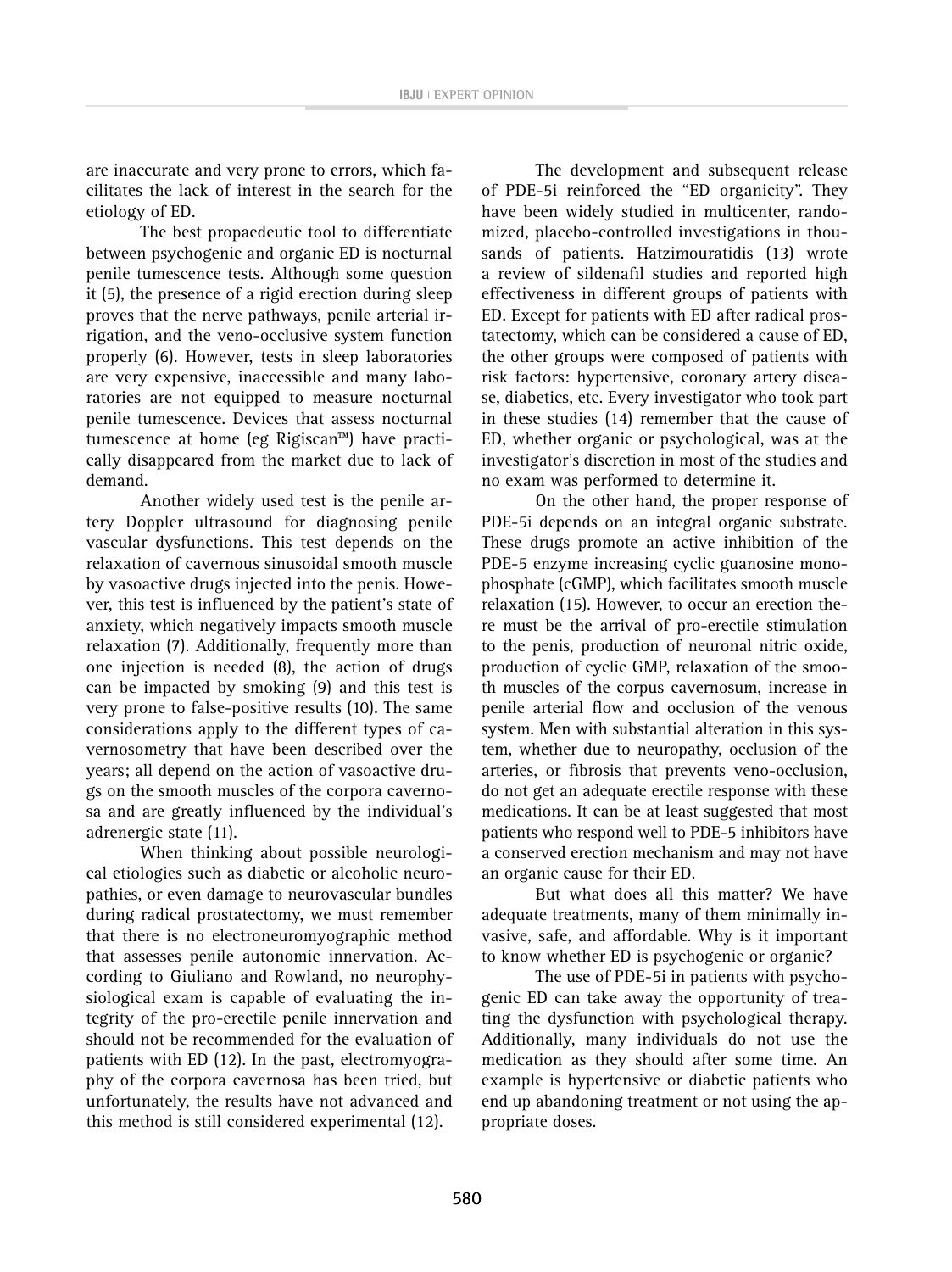Non-definition of the cause of ED and its adequate treatment may be the reason for the high discontinuation rate and patient dissatisfaction that the use of PDE-5i presents. Corona et al. (16) showed that, despite being highly effective, almost 50% of patients give up on its use during the first year of treatment. They identified that problems related to partnership and lack of effectiveness are mainly responsible for these rates. At the very least, problems with the partnership could be identified and addressed by psychological intervention. Atallah et al., in a recent published systematic review, reported that the combination of psychological interventions and the treatment with PDE-5 inhibitors are more effective on restoring erectile function and sexual satisfaction in patients with erectile dysfunction when compared with any of the treatments alone (17).

Failure to identify symptoms such as anxiety and depression, which are recognized causes of ED (4), can make the patient's treatment more difficult and lead to inappropriate conduct, as well as ineffective results.

Dos Reis et al. showed that 27.6% of patients who would undergo penile prosthesis implantation for the treatment of ED and who were evaluated by a psychologist in the preoperative period presented symptoms of anxiety and depression that led to the suspension of the surgery (18). Along the same lines, Trost et al. (19) identified what they called CURSED (compulsive/obsessive, unrealistic, revision, surgeon shopping, entitled, denial, and psychiatric patients) who are patients at a high risk of dissatisfaction after penile prosthesis implantation. On many occasions, these are not easily identifiable patients, and the risks of poor selection range from postoperative complications and patient dissatisfaction to legal proceedings, loss of credibility, and harm to the patient (20).

In our practice, we seek to assess the possible causes of ED and in the same way that we make sure to check testosterone levels to assess hormonal homeostasis, or a Doppler ultrasound to assess penile circulation, we also ask for an assessment with a psychologist/sexologist to evaluate the emotional status of the patient. Recently, the European Society of Sexual Medicine (ESSM) stated that a proper assessment of ED requires a medical

and psychosocial evaluation and a multidisciplinary treatment has proven to be more effective in treating ED (21). While medications are focused on treating the symptoms, psychological treatment might help by promoting treatment adherence, as well as addressing psychological correlates and it can help on preventing a recurrence of the sexual dysfunction since patients learn to manage their dysfunctional response patterns (22).

It is important to remember that ED is multifactorial and the patient needs to be fully evaluated before starting any treatment. More and more, we see patients who use PDE-5i medications successfully but also have a desire for a more definitive solution, which usually can involve the resolution of emotional conditions.

### **CONFLICT OF INTEREST**

None declared.

### **REFERENCES**

- 1. Schultheiss D, Glina S. Highlights from the history of sexual medicine. J Sex Med. 2010; 7:2031-43.
- 2. William H Masters; Virginia E Johnson. Human sexual inadequacy. Boston, Little, Brown 1970.
- 3. Montague DK, James RE Jr, deWolfe VG, Martin LM. Diagnostic evaluation, classification, and treatment of men with sexual dysfunction. Urology. 1979; 14:545-8.
- 4. Jannini EA, McCabe MP, Salonia A, Montorsi F, Sachs BD. Organic vs. psychogenic? The Manichean diagnosis in sexual medicine. J Sex Med. 2010; 7:1726-33.
- 5. Hirshkowitz M, Schmidt MH. Sleep-related erections: clinical perspectives and neural mechanisms. Sleep Med Rev. 2005; 9:311-29.
- 6. Zou Z, Lin H, Zhang Y, Wang R. The Role of Nocturnal Penile Tumescence and Rigidity (NPTR) Monitoring in the Diagnosis of Psychogenic Erectile Dysfunction: A Review. Sex Med Rev. 2019; 7:442-54.
- 7. Ma M, Yu B, Qin F, Yuan J. Current approaches to the diagnosis of vascular erectile dysfunction. Transl Androl Urol. 2020; 9:709-21.
- 8. Teloken PE, Park K, Parker M, Guhring P, Narus J, Mulhall JP. The false diagnosis of venous leak: prevalence and predictors. J Sex Med. 2011; 8:2344-9.
- 9. Glina S, Reichelt AC, Leão PP, Dos Reis JM. Impact of cigarette smoking on papaverine-induced erection. J Urol. 1988; 140:523-4.